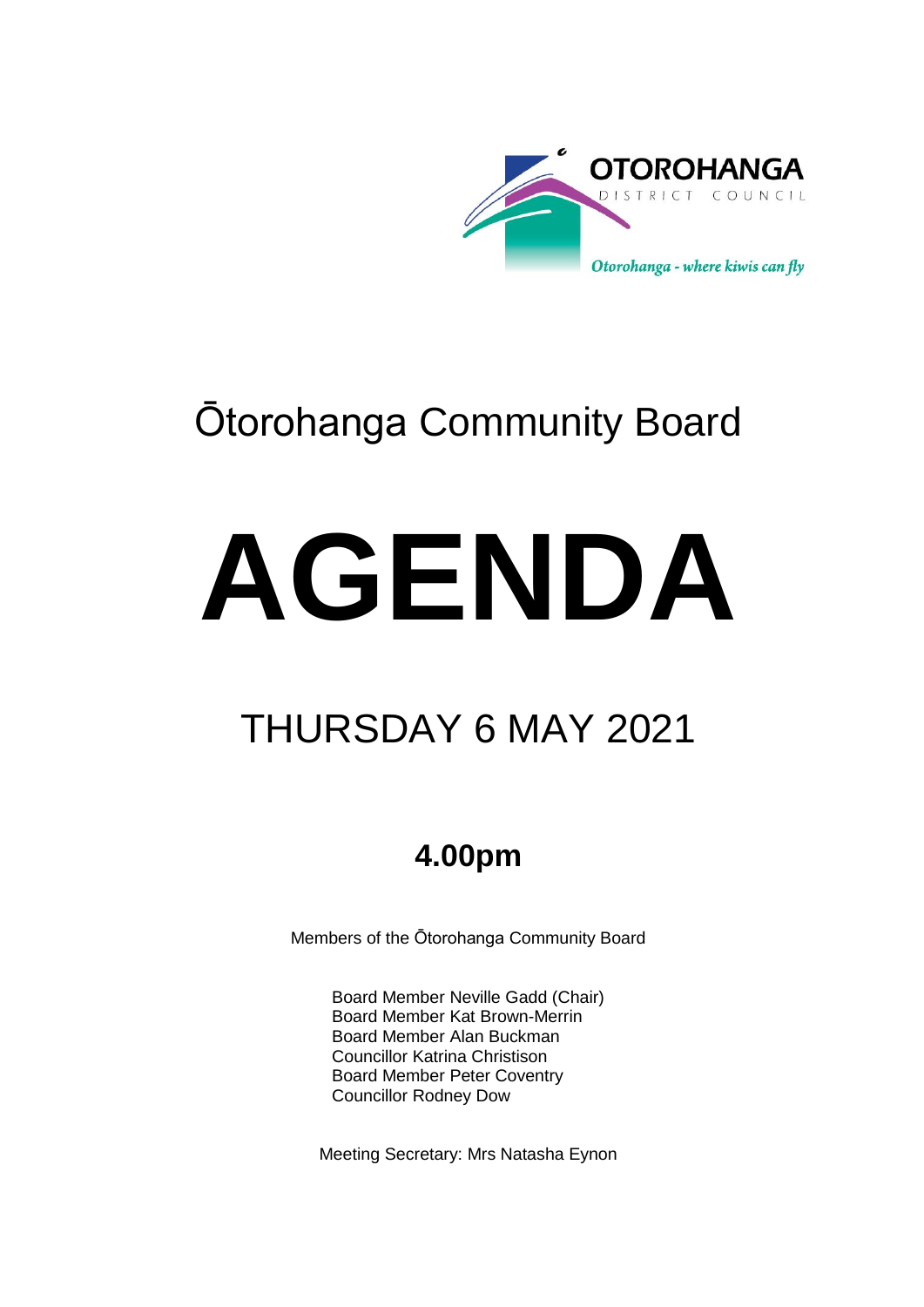### **ŌTOROHANGA COMMUNITY BOARD**

#### **THURSDAY 6 MAY 2021**

Notice is hereby given that an ordinary meeting of the Ōtorohanga Community Board will be held at St. Davids Community Hall, Cnr Ranfurly and Turongo Streets, Ōtorohanga on Thursday 6 May 2021 commencing at 4pm.

3 MAY 2021

**Tanya Winter CHIEF EXECUTIVE**

**AGENDA**

#### **ORDER OF BUSINESS: PAGE**

PRESENT

IN ATTENDANCE

APOLOGIES

DECLARATION OF INTEREST

PUBLIC FORUM

CONFIRMATION OF MINUTES – 8 APRIL 2021

#### **REPORTS**

| ITEM 64                    | CHAIRPERSONS REPORT - VERBAL                                               |  |
|----------------------------|----------------------------------------------------------------------------|--|
| ITEM 65                    | LION'S CLUB RECOGNITION OF WORK – RENAMING THE DOMAIN TO OTOROHANGA LION'S |  |
|                            | <b>DOMAIN</b>                                                              |  |
| <b>BOARD MEMBER UPDATE</b> |                                                                            |  |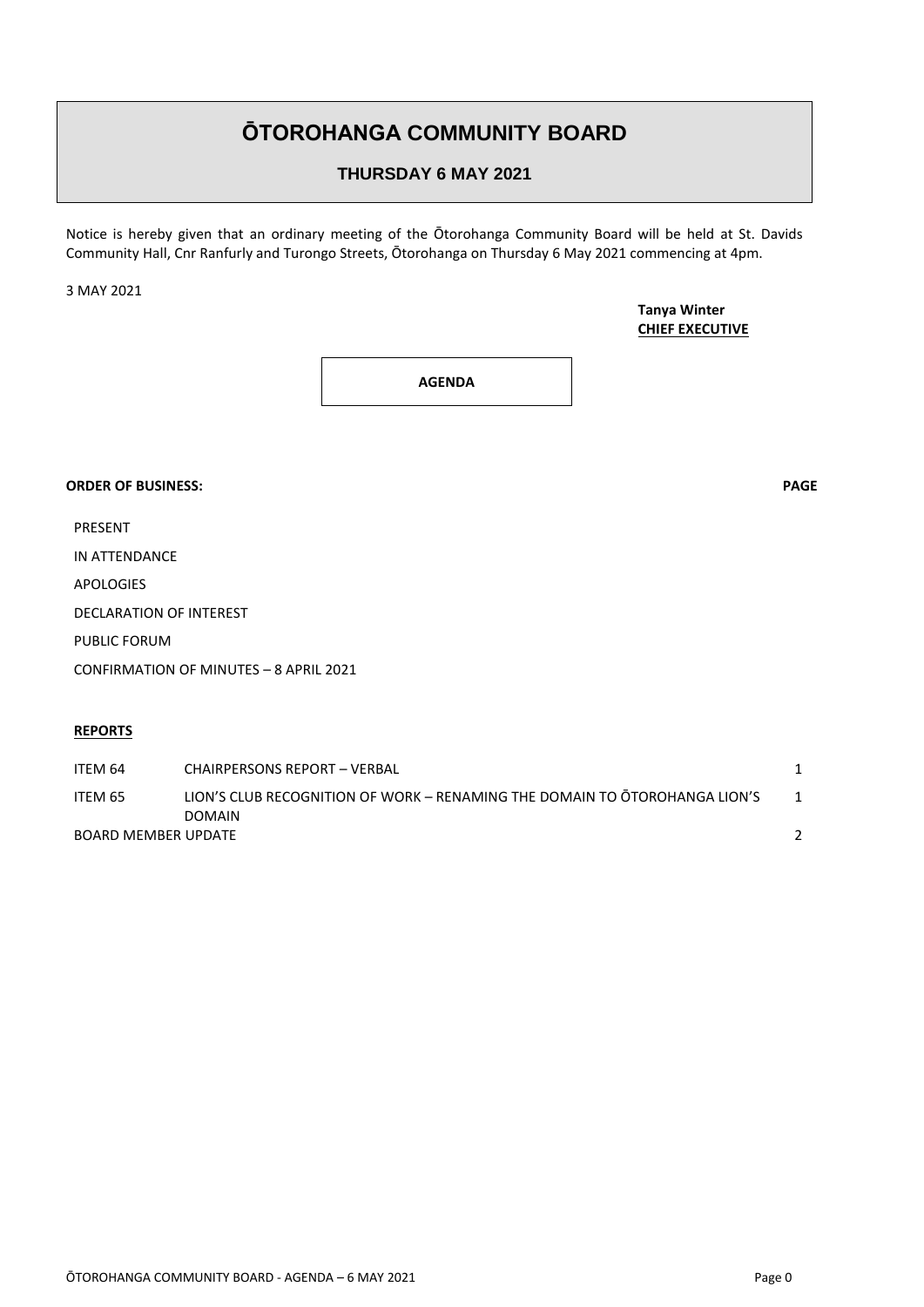| ITEM 64      | <b>CHAIRPERSONS REPORT - VERBAL</b>                                                         |
|--------------|---------------------------------------------------------------------------------------------|
| ITEM 65      | LION'S CLUB RECOGNITION OF WORK - RENAMING THE DOMAIN TO OTOROHANGA LION'S<br><b>DOMAIN</b> |
| TO:          | <b>CHAIRPERSON &amp; MEMBERS OTOROHANGA COMMUNITY BOARD</b>                                 |
| <b>FROM:</b> | <b>GROUP MANAGER ENGINEERING</b>                                                            |
| DATE:        | 06 MAY 2021                                                                                 |
|              |                                                                                             |

#### **Relevant Community Outcomes**

- Ensure services and facilities meet the needs of the Community
- Foster an involved and engaged Community

#### **Executive Summary**

A request has been received from the Ōtorohanga Lions Club to rename the Ōtorohanga Domain to the 'Ōtorohanga Lion's Domain' in recognition of the work done in the community by the Lions Club, particularly in and around the Domain.

#### **Staff Recommendation**

It is recommended that the Ōtorohanga Community Board recommend to Council that the Ōtorohanga Domain be renamed the 'Ōtorohanga Lion's Domain'.

#### **Background and Current Situation**

At a recent Lions Club meeting, it was discussed by the Club how they could get recognition for the work done in Ōtorohanga and the surrounding area for many decades. After looking at the projects that they had undertaken, it became apparent that a lot of them were around the Ōtorohanga Domain, and this lead to the idea to rename the domain.

These projects include:

- In July 1975 the first working bee was held at the Caravan Park.
- The Lions were instrumental in the building of the heated swimming pool.
- Donations to the new cricket practice pitch and nets.
- The Lions were heavily involved in the development of the mountain bike track and continue to support the maintenance of the track.
- Lions have also made donations to the new St John Building and Beattie Home Dementia Centre.

#### **Significance and Engagement**

It is likely, that there will be a high-level of community interest, and should the renaming be approved in principle by the Community Board and Council, it is recommended by staff that consultation takes place. Such consultation to obtain community feedback over a two-week period, which would take place outside the LTP consultation period and would include, but be limited to:-

- Advertising in the King Country News.
- Posting on the Council Facebook page.
- Advertising on the Council website.
- Small laminated signs at the domain.